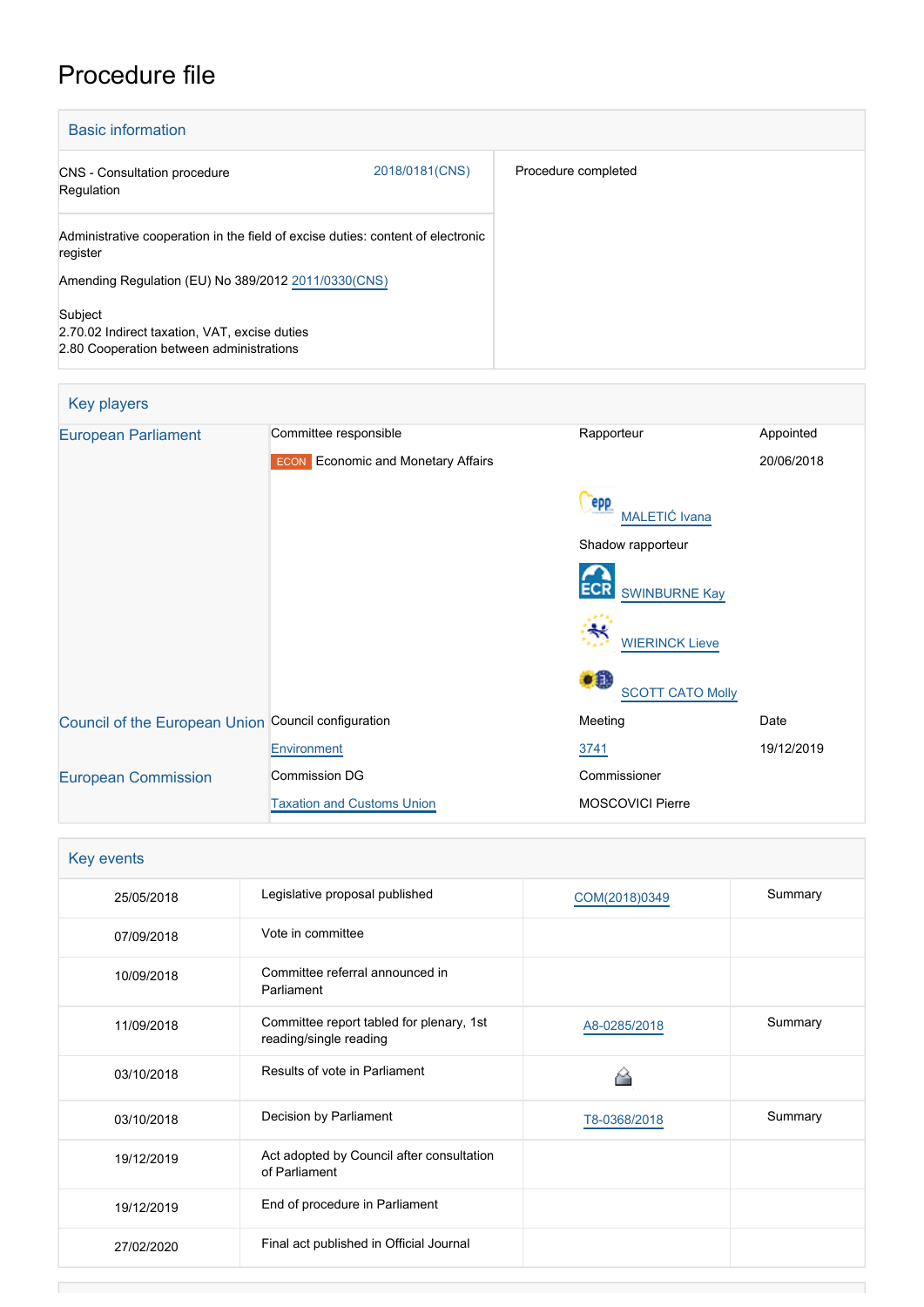| <b>Technical information</b> |                                                      |
|------------------------------|------------------------------------------------------|
| Procedure reference          | 2018/0181(CNS)                                       |
| Procedure type               | CNS - Consultation procedure                         |
| Procedure subtype            | Legislation                                          |
| Legislative instrument       | Regulation                                           |
|                              | Amending Regulation (EU) No 389/2012 2011/0330 (CNS) |
| Legal basis                  | Treaty on the Functioning of the EU TFEU 113         |
| Other legal basis            | Rules of Procedure EP 159                            |
| Stage reached in procedure   | Procedure completed                                  |
| Committee dossier            | ECON/8/13271                                         |

## Documentation gateway

| Legislative proposal                                               | COM(2018)0349 | 25/05/2018 | EC         | Summary |
|--------------------------------------------------------------------|---------------|------------|------------|---------|
| Committee draft report                                             | PE625.396     | 13/07/2018 | EP         |         |
| Committee report tabled for plenary, 1st<br>reading/single reading | A8-0285/2018  | 11/09/2018 | EP         | Summary |
| Text adopted by Parliament, 1st reading/single<br>reading          | T8-0368/2018  | 03/10/2018 | EP         | Summary |
| Economic and Social Committee: opinion, report                     | CES3104/2018  | 17/10/2018 | <b>ESC</b> |         |

### Final act

 [Regulation 2020/261](https://eur-lex.europa.eu/smartapi/cgi/sga_doc?smartapi!celexplus!prod!CELEXnumdoc&lg=EN&numdoc=32020R0261) [OJ L 058 27.02.2020, p. 0001](https://eur-lex.europa.eu/legal-content/EN/TXT/?uri=OJ:L:2020:058:TOC) Summary

## Administrative cooperation in the field of excise duties: content of electronic register

PURPOSE: to extend the electronic register to include new categories of economic operators moving excise goods released for consumption.

#### PROPOSED ACT: Council Regulation.

ROLE OF THE EUROPEAN PARLIAMENT: the Council adopts the act after consulting the European Parliament but without being obliged to follow its opinion.

BACKGROUND: Article 19 of [Council Regulation \(EU\) No 389/2012](https://eur-lex.europa.eu/legal-content/EN/TXT/?qid=1530459031175&uri=CELEX:02012R0389-20130701) sets down an obligation for Member States to maintain electronic registers of authorisations of economic operators and warehouses that are engaged in moving excise goods under duty suspension arrangements.

This proposal accompanies the [proposal](http://www.europarl.europa.eu/oeil/popups/ficheprocedure.do?reference=2018/0176(CNS)&l=en) for a Council Directive laying down the general arrangement for excise duty (recast) which extends the use of the computerised system, which is currently used to supervise movements of excise goods under duty suspension, to the supervision of excise goods released for consumption in the territory of one Member State and then moved to the territory of another Member State in order to be delivered for commercial purposes.

CONTENT: the proposal amends the scope of Article 19 of Regulation (EU) No 389/2012 to include two new categories of economic operators:

- certified consignors, who are registered as consignors for excise goods that have already been released for consumption;
- certified consignees who are registered as consignees for excise goods that have already been released for consumption.

Authorised warehouse keepers and registered consignors will have possibility to act as certified consignors, and authorised warehouse keepers and registered consignees as certified consignees. The competent authorities of the Member State will have to be informed about that fact and this information should as well be included in the register.

Additionally, according to the proposal, the electronic register will include information concerning the registered consignor's right to leave empty the destination fields in the draft electronic administrative document when moving energy products under duty suspension arrangement by sea or inland waterways.